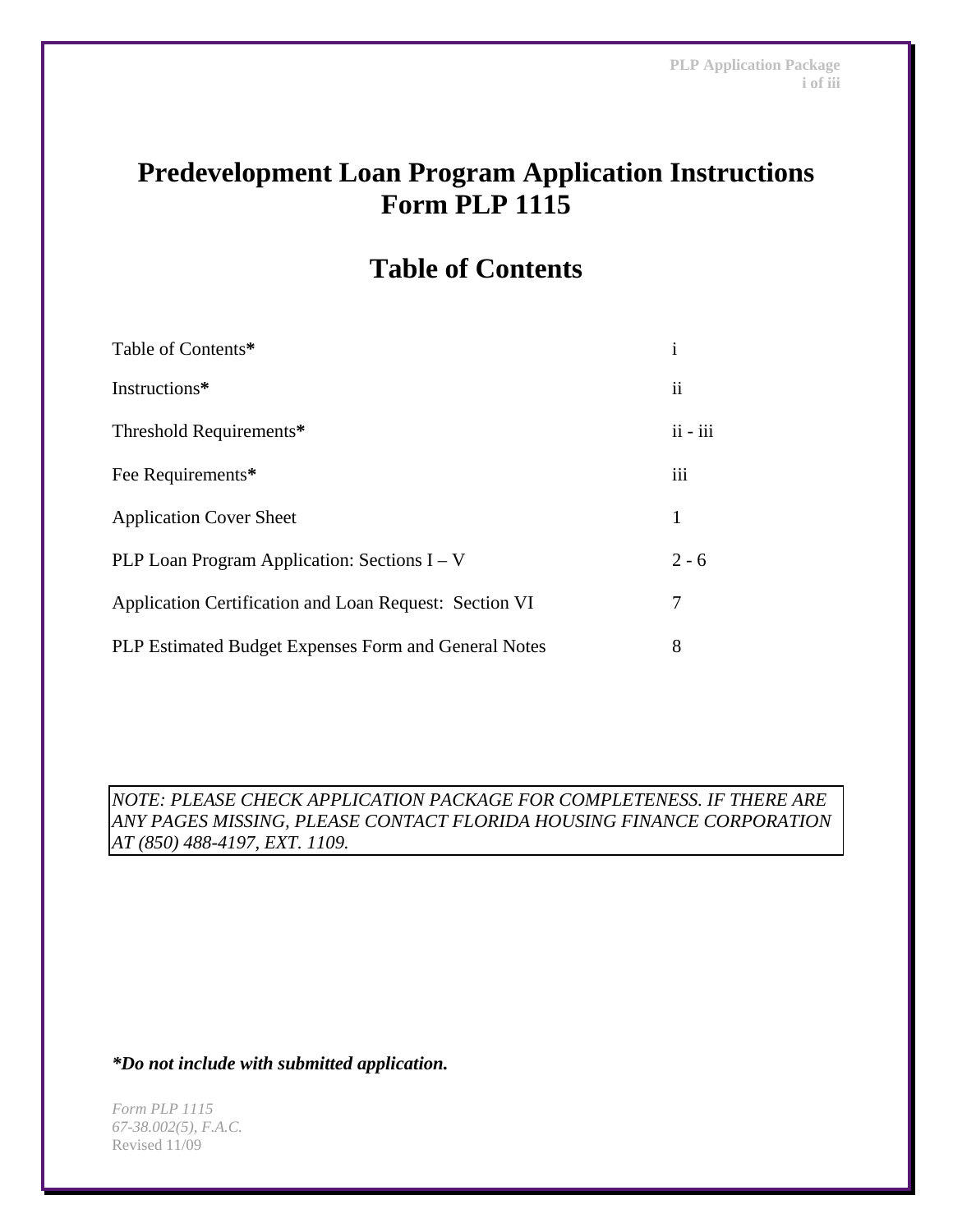# **PLP Instructions, Threshold Requirements, and Fees**

# **INSTRUCTIONS**

- 1. This Application Package for the Predevelopment Loan Program contains Rule 67-38, F.A.C., appendices for reference, and the Application. Applications are accepted any time during the year.
- 2. One original Application (with an original signature on Page 7) and two photocopies must be submitted. If the PLP funds are being requested for site acquisition, please provide an additional photocopy for a total of three. Original must be clearly marked "Original".
- 3. The original and photocopies should be bound separately in three ring binders. Each form and exhibit must be accurately completed and Applicant must include all requested information. Exhibits should be placed behind a tab along with the form to which it pertains.
- 4. The Application fee is \$100.00. This fee, payable to Florida Housing Finance Corporation, must be submitted with the Application.
- 5. Please use the pages provided in this Application Package. Do **not** alter any portion of this Application Package.
- 6. Before submitting the Application, please verify that the original Application has an original signature and signed by the correct signing agent. Faxed, stamped, imaged or photocopied signatures are not acceptable in the original Application.

## **Threshold Requirements**

- 1. The Applicant entity must be an eligible Applicant as outlined in Rule Chapter 67- 38.0026(1).
- 2. The Applicant shall provide a copy of a letter from the Internal Revenue Service which grants exemption from Federal Income Tax under section 501(c)(3) of the Internal Revenue Code to the Corporation.
- 3. The Applicant shall provide a Certificate of Good Standing from the Florida Department of State or other documentation indicating an "Active" status with the Division of Corporations.
- 4. The Applicant shall provide a copy of the organization's Articles of Incorporation, stating that a purpose of the not-for-profit is to foster affordable housing.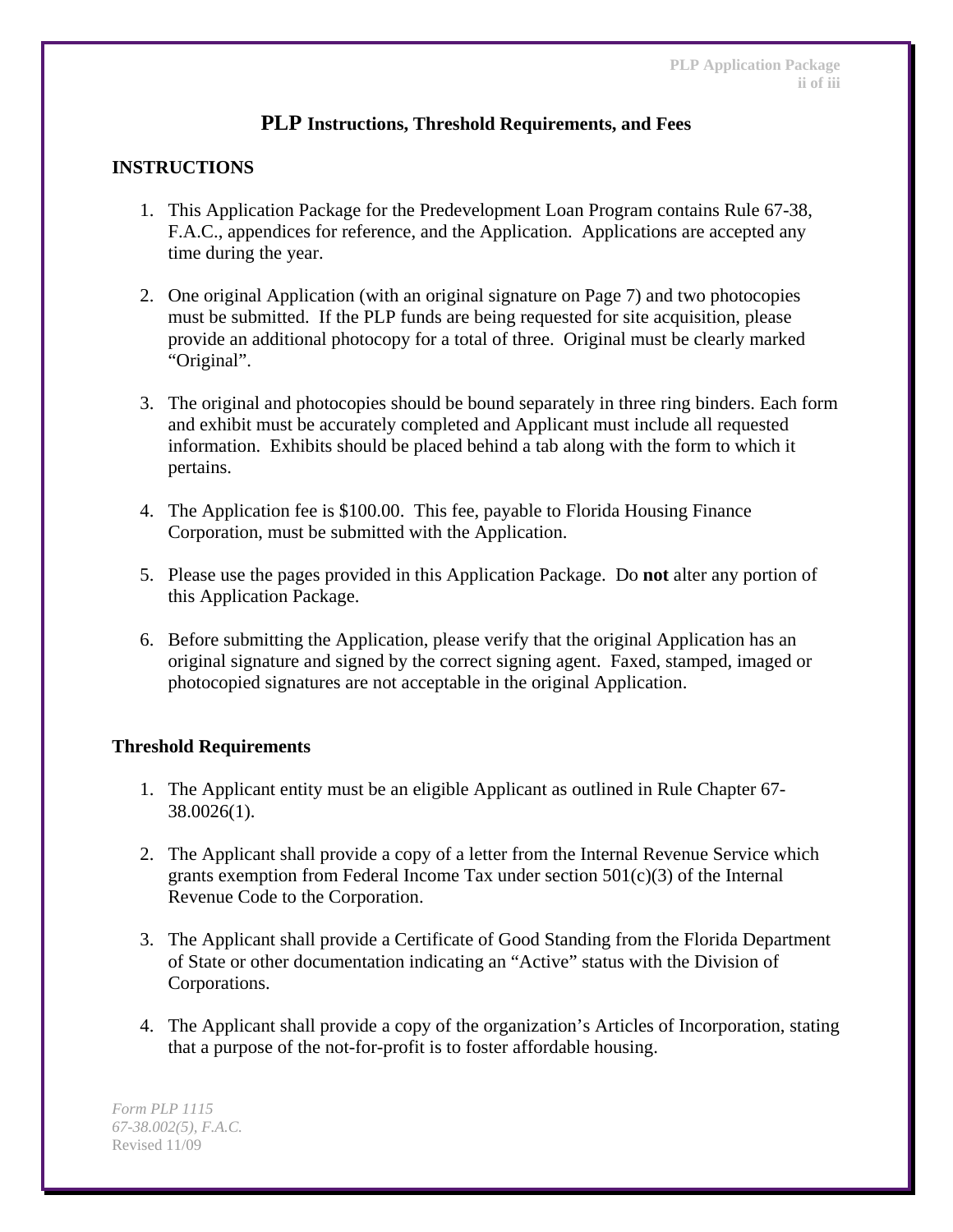- 5. The Applicant must commit to the Minimum Set-Aside Requirements set forth in Rule 67-38.0026(3) for rental developments and Rule 67-38.026(4) for home ownership developments. If scattered sites, all property within the Development must be in the same county.
- 6. The Applicant shall pay the \$100.00 Application fee.
- 7. The Applicant shall submit all required forms, exhibits, and other required documentation.
- 8. Any other requirement as outlined in Rule Chapter 67-38.

| <b>Fees:</b>                                  | <b>Amounts:</b>                                  |  |  |
|-----------------------------------------------|--------------------------------------------------|--|--|
| <b>Application Fee</b>                        | \$100.00                                         |  |  |
|                                               |                                                  |  |  |
| Compliance Monitoring Fee (if construction or | \$500.00 per development plus \$7.00 per set     |  |  |
| permanent financing is obtained from sources  | aside unit per year of the compliance period     |  |  |
| other than one or more of Florida Housing's   | (all paid at closing of the construction or      |  |  |
| programs)                                     | permanent financing; calculated at a discount    |  |  |
|                                               | rate of 2.75% or current rate at construction or |  |  |
|                                               | permanent financing)                             |  |  |
| Compliance Monitoring Fee (if construction or | According to program requirements of the         |  |  |
| permanent financing is obtained from one or   | FHFC program providing construction or           |  |  |
| more of Florida Housing's programs)           | permanent financing                              |  |  |
| <b>Commitment Fees</b>                        | <b>Initial Commitment Fee: \$600.00 (with</b>    |  |  |
|                                               | acceptance of Invitation to Participate)         |  |  |
| (The PLP loan balance is reduced by the       | <b>Additional Commitment Fee: \$600.00</b>       |  |  |
| amount paid in commitment fees upon loan      | (within 20 days of notification of Development   |  |  |
| repayment.)                                   | Plan approval)                                   |  |  |
| <b>Credit Underwriting</b>                    | Determined by contracts between the              |  |  |
|                                               | Corporation and the provider (applicable only    |  |  |
| (Assigned by the Corporation)                 | if PLP funds are used to acquire the             |  |  |
|                                               | Development Site or if requesting an extension   |  |  |
|                                               | of the term of the loan)                         |  |  |
| <b>Servicing Fees</b>                         | Determined by contracts between the              |  |  |
|                                               | Corporation and the Service provider             |  |  |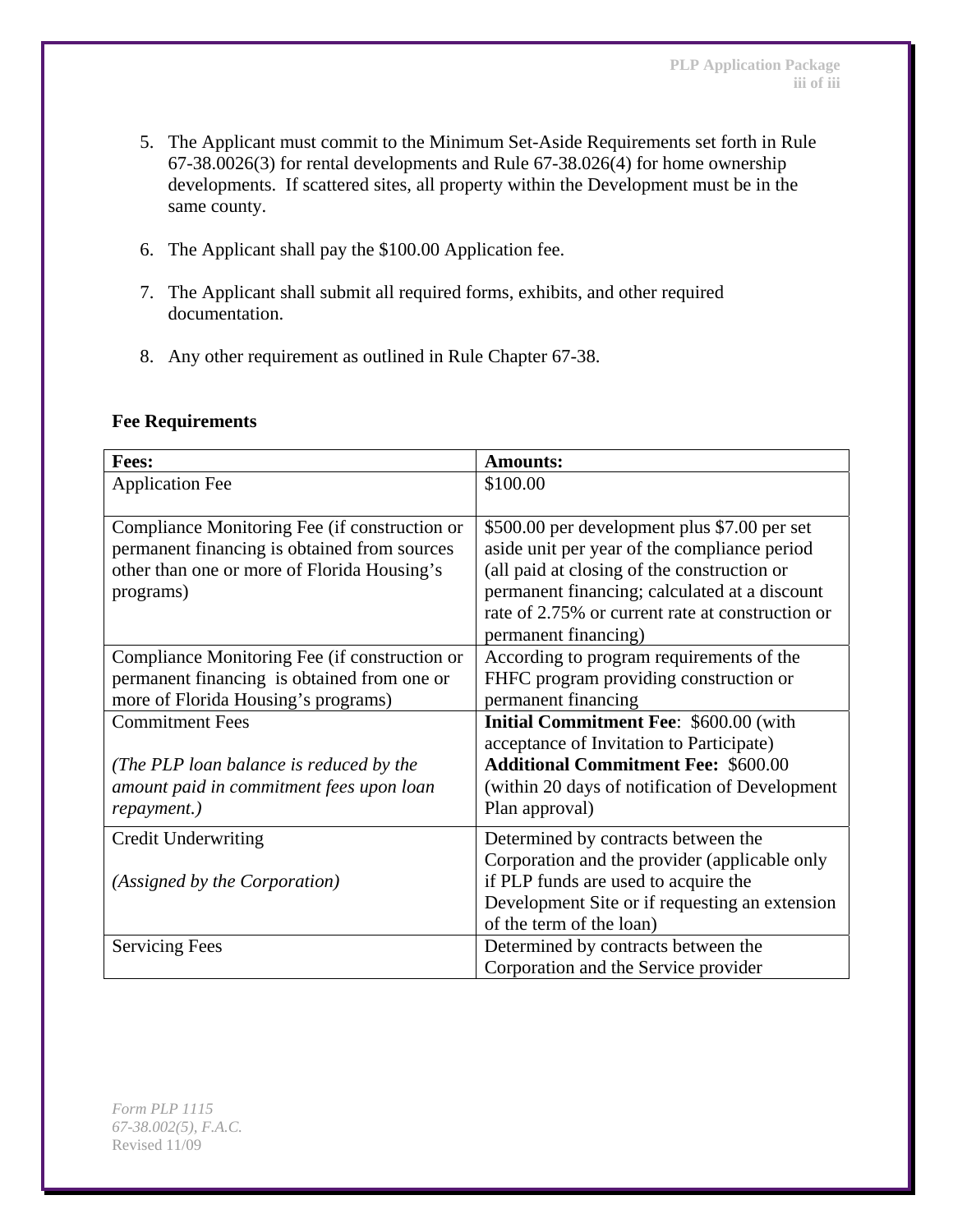**PLP Application Package Page 1 of 8** 



# **Predevelopment Loan Program (PLP) Application Package**

**Applicant Name:** 

**Development Name:**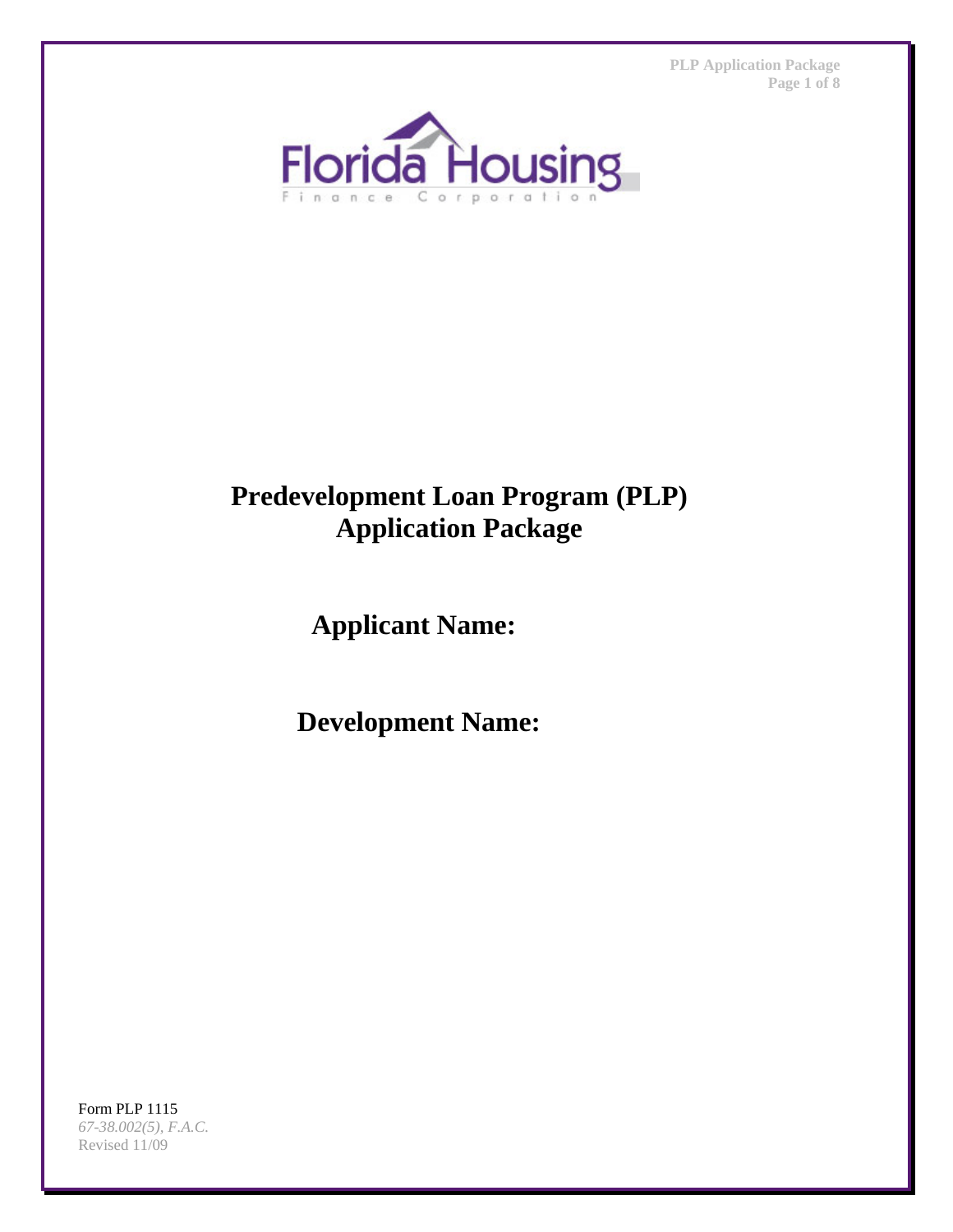| А. | Applicant Name <sup>1</sup> : ______                                                                                               |  |  |  |
|----|------------------------------------------------------------------------------------------------------------------------------------|--|--|--|
|    | Address <sup>2</sup> : $\_\_$<br>City: ______, County: ______, State: _____, Zip: ______                                           |  |  |  |
|    | Phone Number:<br>$\text{Fax:}\_\_\_\_\_\_\$                                                                                        |  |  |  |
|    | Website:<br>E-mail:                                                                                                                |  |  |  |
| Β. | Contact person for Applicant <sup>3</sup> : $\qquad \qquad$                                                                        |  |  |  |
|    | Address:                                                                                                                           |  |  |  |
|    | City: ______, County: ______, State: _____, Zip: _____                                                                             |  |  |  |
|    |                                                                                                                                    |  |  |  |
| C. | Applicant type (Please check one):                                                                                                 |  |  |  |
|    | $\Box$ A Not-for-Profit or Community-Based Organization<br>Name of Executive Director:<br>$\circ$                                  |  |  |  |
|    | A unit of Local Government<br>Name of Chief Elected Official:<br>O                                                                 |  |  |  |
|    | A Housing Authority, established by Chapter 421.04, F. S.<br>Name of Official, Executive or Board: ______<br>$\circ$               |  |  |  |
|    | $\Box$ A Limited or General Partnership <sup>4</sup> ? $\Box$ Yes $\Box$ No                                                        |  |  |  |
| D. | Name of Limited Partnership (if applicable): _____                                                                                 |  |  |  |
| Ε. | Name of <b>each</b> general partner (if applicable):                                                                               |  |  |  |
| F. | Will the applicant be applying for tax credits? $\Box$ Yes<br>No<br>If yes, name of the tax credit limited partnership:<br>$\circ$ |  |  |  |
| G. | Federal Taxpayer Identification Number: _____                                                                                      |  |  |  |
| Н. | Year Not-For-Profit Organization was incorporated:                                                                                 |  |  |  |

<sup>&</sup>lt;sup>1</sup> If applying as Limited Partnership, Applicant Name must be that of the Limited Partnership.<br>
<sup>2</sup> Due to express mailing limitations, please do not supply P.O. Box.<br>
<sup>3</sup> List an official from the organization. Do not l the Development.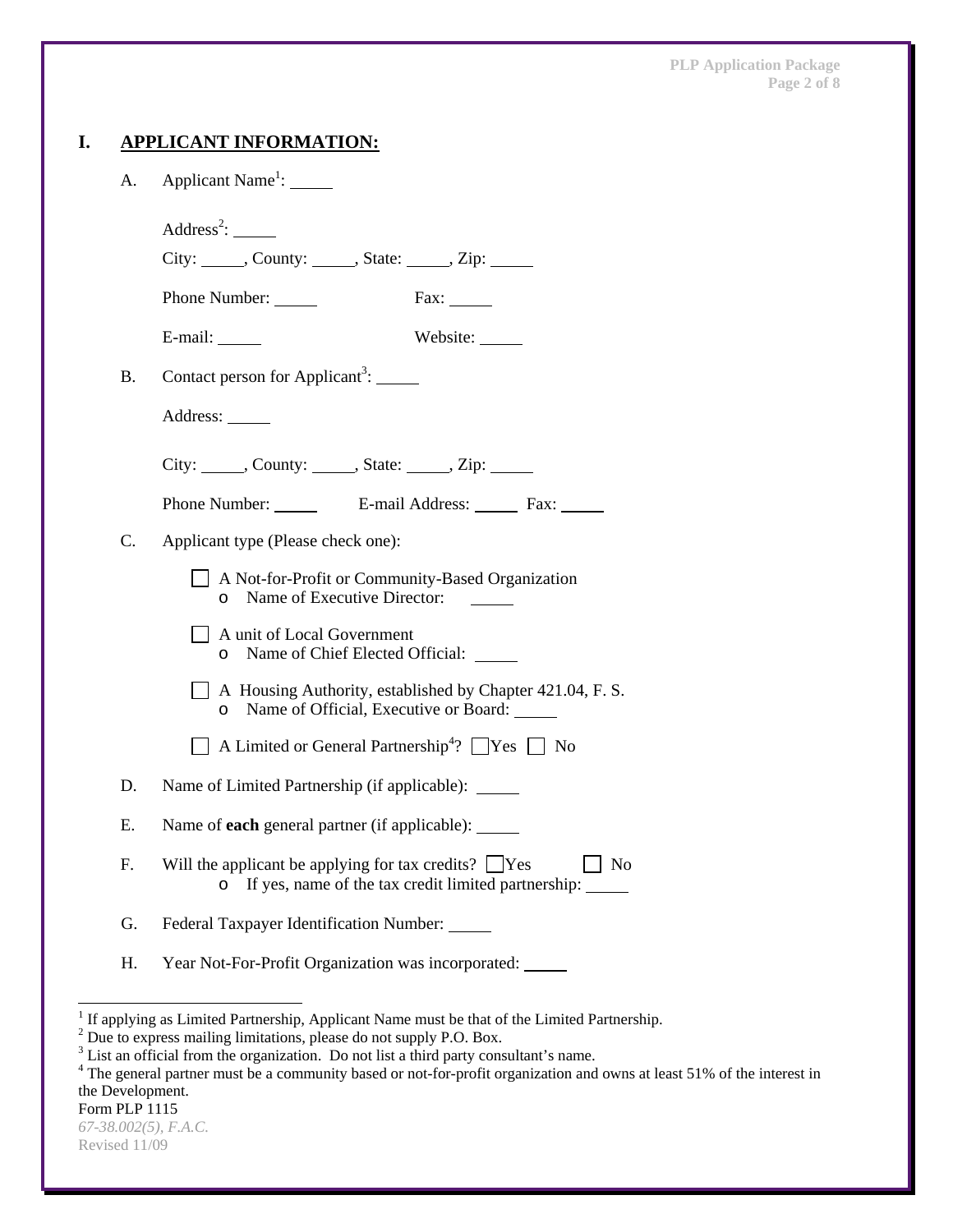# **II. CERTIFICATIONS:**

- A. Is the Applicant or General Partner incorporated as a Not-For-Profit Organization pursuant to Chapter 617, Florida Statutes?  $\Box$  Yes  $\Box$  No
- B. Is the Applicant or general partner incorporated as a  $501(c)$  (3) Not-for-Profit organization?<sup>5</sup>  $\Box$  Yes  $\Box$  No
- C. Do the Articles of Incorporation state that a purpose of the Not-For-Profit Organization is, in part, to foster affordable housing?  $\Box$  Yes  $\Box$  No
- D. Is the not-for-profit an Affiliate of a for-profit corporation?  $\Box$  Yes  $\Box$  No
	- 1. If yes, please list name of for-profit entity, address, contact, & number:
	- 2. Does the Applicant, Principal, or Affiliate have an ownership interest, directly or indirectly, in the Development?  $\Box$  Yes  $\Box$  No
	- 3. If Yes to "D2", state ownership interest in terms of percentage: 1894
	- 4. If "D3" is less than 100% ownership, please list other entity/entities and percentage of ownership:

%

E. Is the Applicant, Principal, or Affiliate the entity with site control?  $\Box$  Yes  $\Box$  No

 $\sim$  0% %

> 1. If no, please provide the name of the entity with site control and the affiliation to the Applicant:

F. Does the site have mortgages, liens, or both?<sup>6</sup>  $\Box$  Yes  $\Box$  No

1. If yes, please provide the name(s) and indicate if mortgage or lien:

<sup>&</sup>lt;sup>5</sup> As determined by the Internal Revenue Service which grants exemption from Federal Income Tax.

Form PLP 1115 <sup>6</sup> The PLP Application will be immediately withdrawn for failure to disclose mortgage or lien information.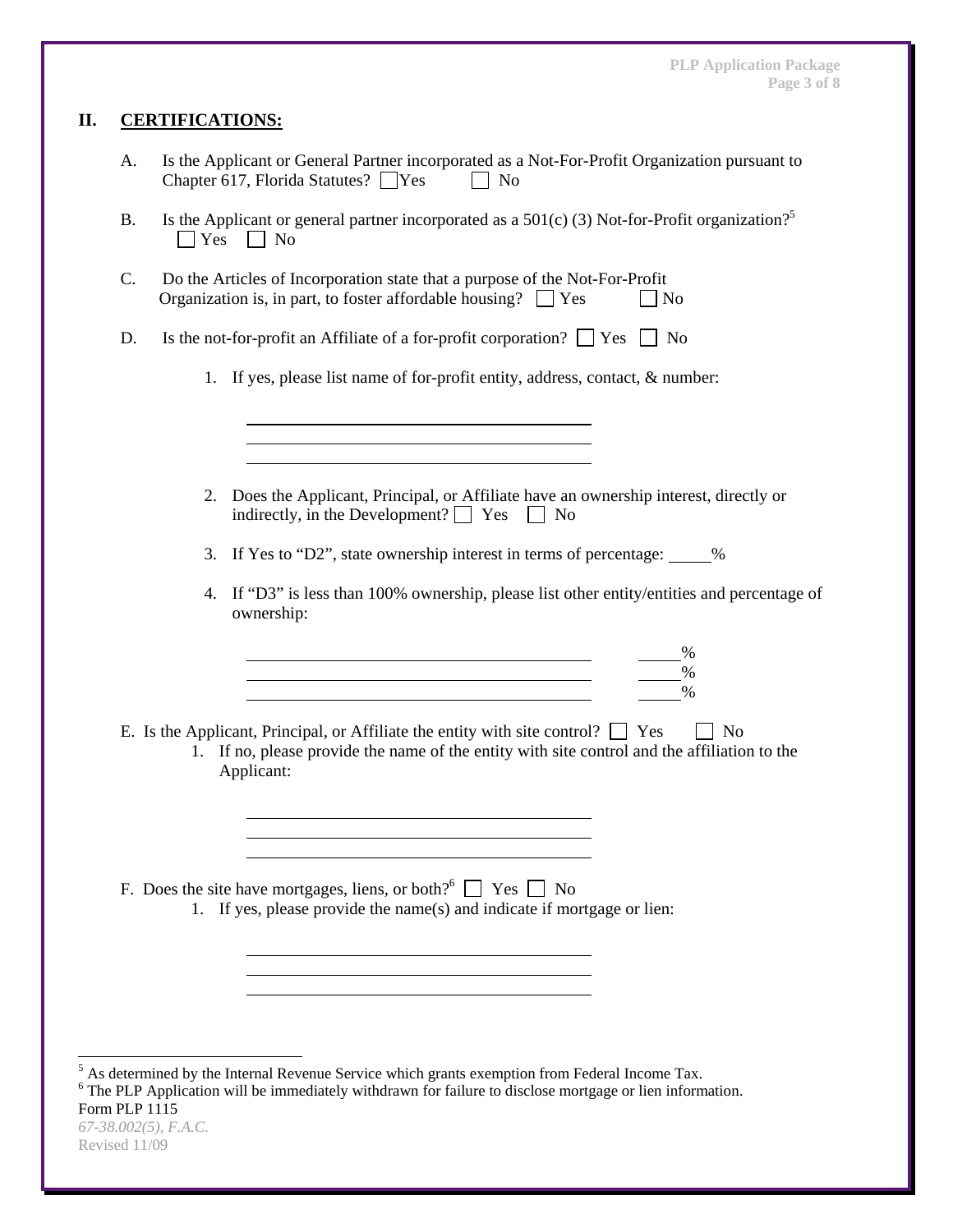**PLP Application Package Page 4 of 8** 

#### **III. DEVELOPMENT INFORMATION:**

- A. Name of Developer Entity<sup>7</sup>:
	- B. Name of Development:

Address:

Name of the City, Town, or Village **and** county where development is located:

- C. Is the Development New Construction or Rehabilitation or both?
- D. Estimated Total Number of Units:
- E. Target population<sup>8</sup>?  $\Box$  Yes  $\Box$  No; if "yes", please list targeted population:
- F. Check the appropriate box below to indicate the type of development and proposed **MINIMUM** setaside for the Development:
- 1. **Rental**: 20% of the units are set-aside for persons at 50% or less of area median income, as determined by HUD, with adjustments for family size.
	- a. Please provide the proposed number and percentage of rental units to be set-aside: and

#### **OR**

- 2. **Home Ownership**:  $\Box$  50% of the units will be sold to households at 80% or less of area median income, as determined by HUD, with adjustments for family size and 50% sold to households up to 120% of the area median income.
	- a. Please provide the proposed number and percentage of homeownership units to be set-aside at

80% or less of the area median income: and

- b. Please provide the proposed number and percentage of homeownership units to be set aside for up to 120% of the area median income: and
- G. Will the Development set-aside 40 % of the units for Farm workers as defined in Chapter 420.503(18),  $F.S. \qquad \qquad$  Yes  $\qquad \qquad$  No
- H. Estimated Total Development Cost: \$
- I. Estimated PLP Request<sup>9</sup>:  $\$
- J. Does the requested loan amount include site acquisition?  $\Box$  Yes  $\Box$  No

Form PLP 1115

l

 $<sup>7</sup>$  In order to close on the PLP Loan, the Applicant entity approved by the Board shall have site control and the ability to</sup> secure the loan through a mortgage or other collateral.

<sup>&</sup>lt;sup>8</sup> Elderly, Family, Farmworker, Homeless, Persons with Disabilities, Victims of Domestic Violence, Workforce, Youth Aging Out of Foster Care, Other.

<sup>&</sup>lt;sup>9</sup> Amount should match total on PLP budget worksheet included as an attachment to this application.

*<sup>67-38.002(5),</sup> F.A.C.*  Revised 11/09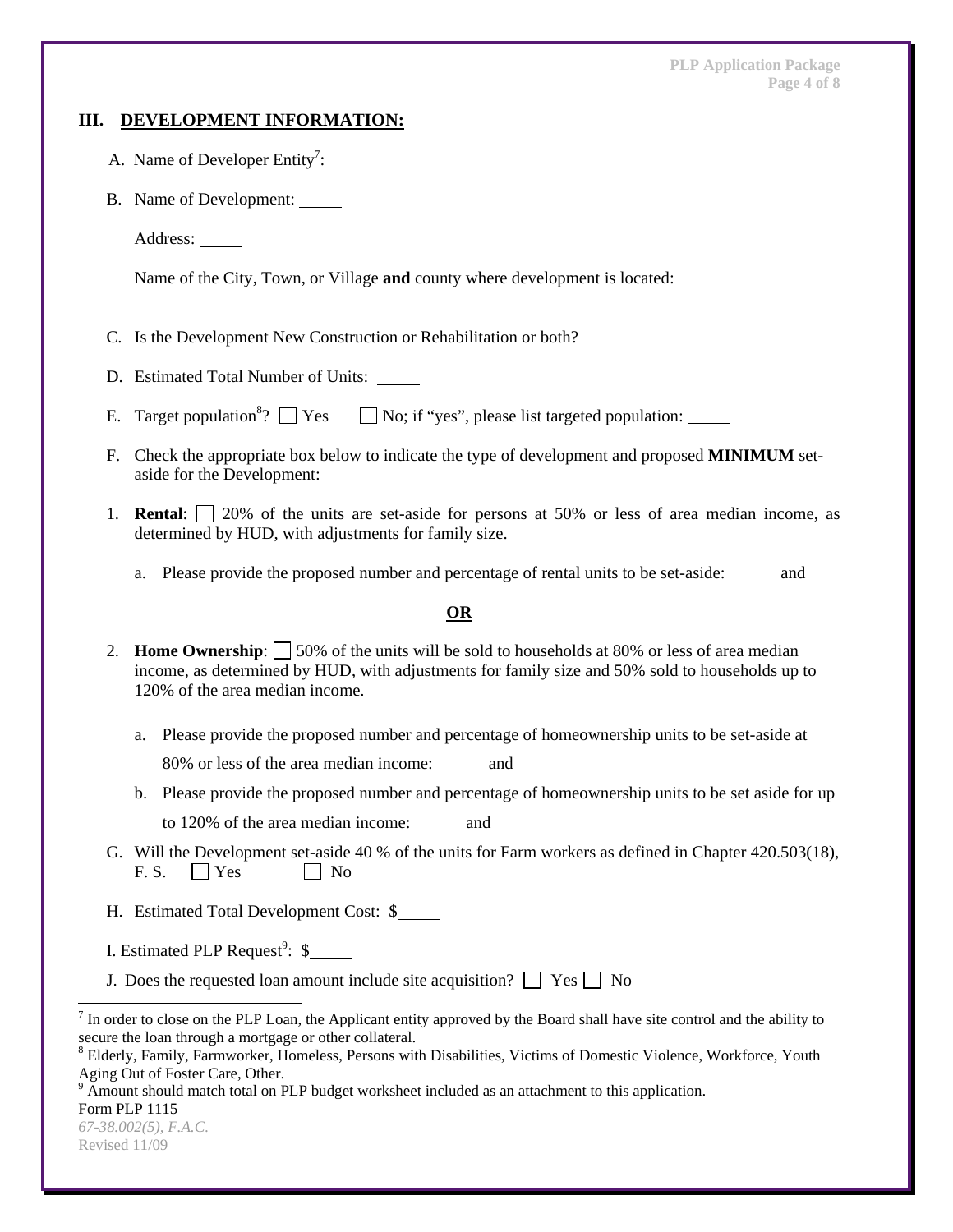# **IV. ORGANIZATION AND DEVELOPMENT:**

- A. Provide a copy of the Developer's not for profit status determination letter from the Internal Revenue Service. This letter is placed behind tab labeled " ."
- B. Attach a recent copy of the State of Florida's Certificate of Good Standing or for Public Housing Authorities, a certified copy of the City (F.S. 421.04) or County (F.S. 421.27) Resolution which established the PHA. This copy is placed behind tab labeled " ."
- C. Attach a list of all general and limited partners and officers, directors, shareholders or governing boards with contact information. This list can be found tab labeled " ."
- D. Describe the specific role of the Not-For-Profit Organization in the Development through the compliance period. This description can be found behind tab labeled " ."
- E. Attach a copy of Articles of Incorporation. Document can be found behind tab labeled "........"
- F. Attach the legal description of the development property<sup>10</sup>. The legal description(s) can be found behind tab labeled "
..."
- G. Attach a map showing the Development's location. It can be found behind tab labeled "...

# **V. NARRATIVE:**

A. **Narrative Description-**Insert a table of contents at the beginning of the narrative indicating where information and exhibits can be found. Provide a written narrative describing the organization and its experience in providing affordable housing. Summarize the overall purpose, scope, and work plan of the proposed predevelopment activities using the outline below. If a particular topic or subtopic listed in the outline is not applicable for the proposed Development, state the reasons in the text of the narrative. If the narrative does not include the information listed in the outline, the Application will be considered incomplete.

#### B. **Organization:**

- 1. Brief history of the Applicant, with mission statement.
- 2. Description of current programs and future goals.
- 3. Budget for current fiscal year. $11$
- 4. List of present corporate, foundation, and government supporters. (Include names, addresses, and phone numbers of contact persons within the supporting organization).
- 5. Provide organization chart.

l

<sup>&</sup>lt;sup>10</sup> If development consists of several sites, please note the number of sites and general area description  $11$  Budget for entire organization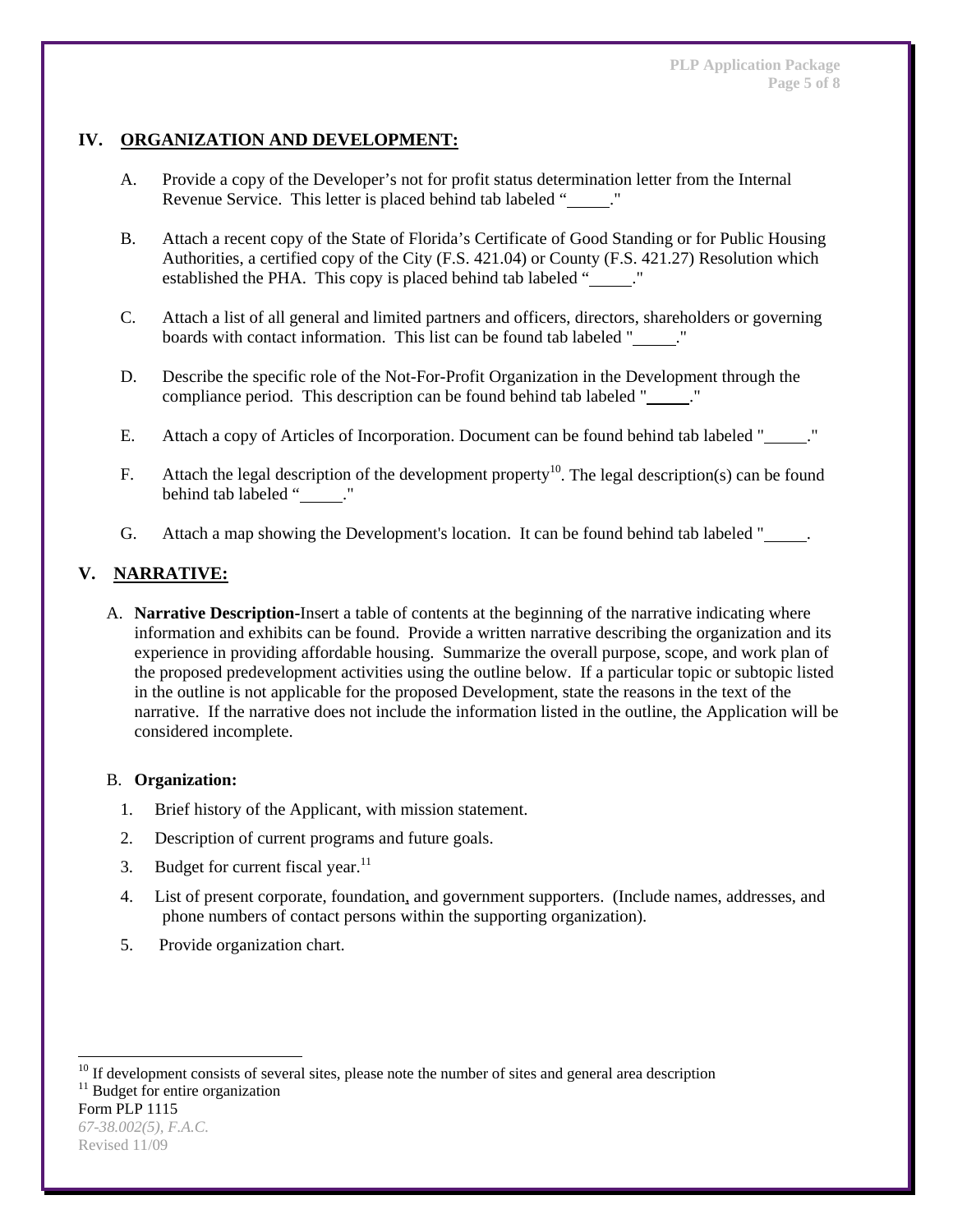## C. **Proposed Development:**

- 1. Resources:
	- (a) Estimated proposed budget and sources and uses
	- (b) Other resources currently being sought and the expected timing of the award or funding
- 2. Current Status of Development -The Applicant must provide a description of any or all predevelopment activities completed or in progress at the time of application for Corporation Predevelopment Loan Program financing. Incorporate the following topics in the description of the current status:
	- (a) Preliminary work already completed and costs for said work.
	- (b) Preliminary work yet to be completed and expected costs.
	- (c) Other pertinent information as to Development status (i.e. status of planning board or city council consideration).
- D. **Applicant Background and Structure**-The Applicant shall provide a summary of its affordable housing experience, as well as the role the Applicant will assume in the proposed affordable housing development process. Attach the organization's brochure or any printed articles (limited quantity please) about the organization as an exhibit, if available. Include the following information in the narrative:
	- 1. Applicant's experience in the provision of low-income and very-low-income housing and previous experience in the Corporation's programs. Provide the names, addresses, and phone numbers of consultants, banks, government agencies, and others that have worked, or are familiar, with the Applicant's endeavors in this area.
	- 2. The role the Applicant's present staff and board of directors may play in the proposed predevelopment process described herein. (The experience and/or expertise of staff and/or board of directors.)
	- 3. If the Applicant is a limited partnership, include information on the role of all partners involved in the partnership.
	- 4. Other pertinent qualifications of the Applicant's current staff and board members, including contact information.
	- 5. The structure of the entity that will own or develop the proposed Development.
	- 6. The Applicant's knowledge of the local community.
	- 7. The ability of the organization to develop partnerships with community leaders, public officials, builders, developers and financiers to promote the development of affordable housing.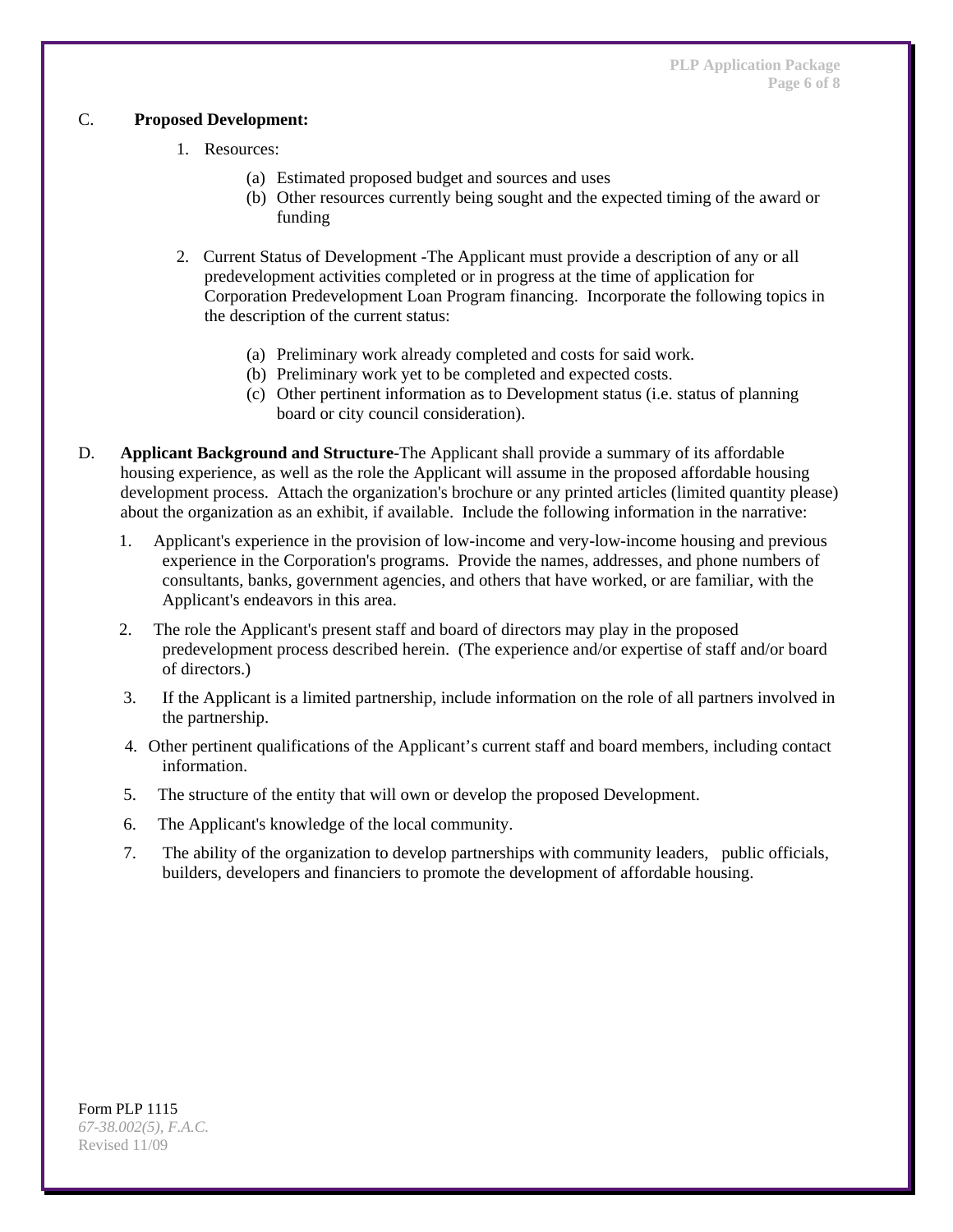# **VI. APPLICANT CERTIFICATION AND LOAN REQUEST**

The Applicant certifies that the Application to the **Florida Housing Finance Corporation** (the "Corporation") for the Predevelopment Loan Program (PLP) loan in the amount of approximately \$ is for the purpose of providing affordable housing.

The Applicant certifies that the information in the Application, Exhibits, and Attachments, is true and complete to the best of my knowledge, information and belief.

The Applicant certifies that the proposed Development can be completed and operating within the development schedule and budget submitted to the Corporation.

The Applicant represents that if a PLP Loan is approved, as a result of this Application, the Applicant shall furnish promptly such other supporting information, documents, and fees as may be requested or required. In carrying out the predevelopment activities of the Development, the Applicant agrees to comply with all applicable Federal and State laws regarding unlawful discrimination, and abide by all PLP Program rules and regulations.

The Applicant and all Financial Beneficiaries have read all applicable Corporation rules governing this Application and have read the Instructions for completing this Application and will abide by the applicable Florida Statutes and administrative rules, including, but not limited to, Rule Chapters 67-38, Florida Administrative Code.

By execution of this Application, the Applicant understands and agrees that the Corporation may conduct its own independent review and analysis of the documentation provided, and that any such review and analysis shall be made for the protection of the public and the Corporation. The Applicant further understands and agrees that, for the purpose of determining and establishing the terms and conditions under which the PLP Application may be accepted or the PLP Loan may be made, the Corporation may request or require adjustment, changes or additions to the information provided (including Exhibits and Attachments) or in any documentation or materials now or later hereafter requested, or submitted, in connection with this Application or the Applicant.

The undersigned is authorized to bind all Financial Beneficiaries to this certification and warranty of truthfulness and completeness of the Application.

Under the penalties of perjury, I declare and certify that I have read the foregoing and that the information is true, correct, and complete.

**BY**:

 **Signature Title**

**Type Name: Date**:

**Applicant Name:**